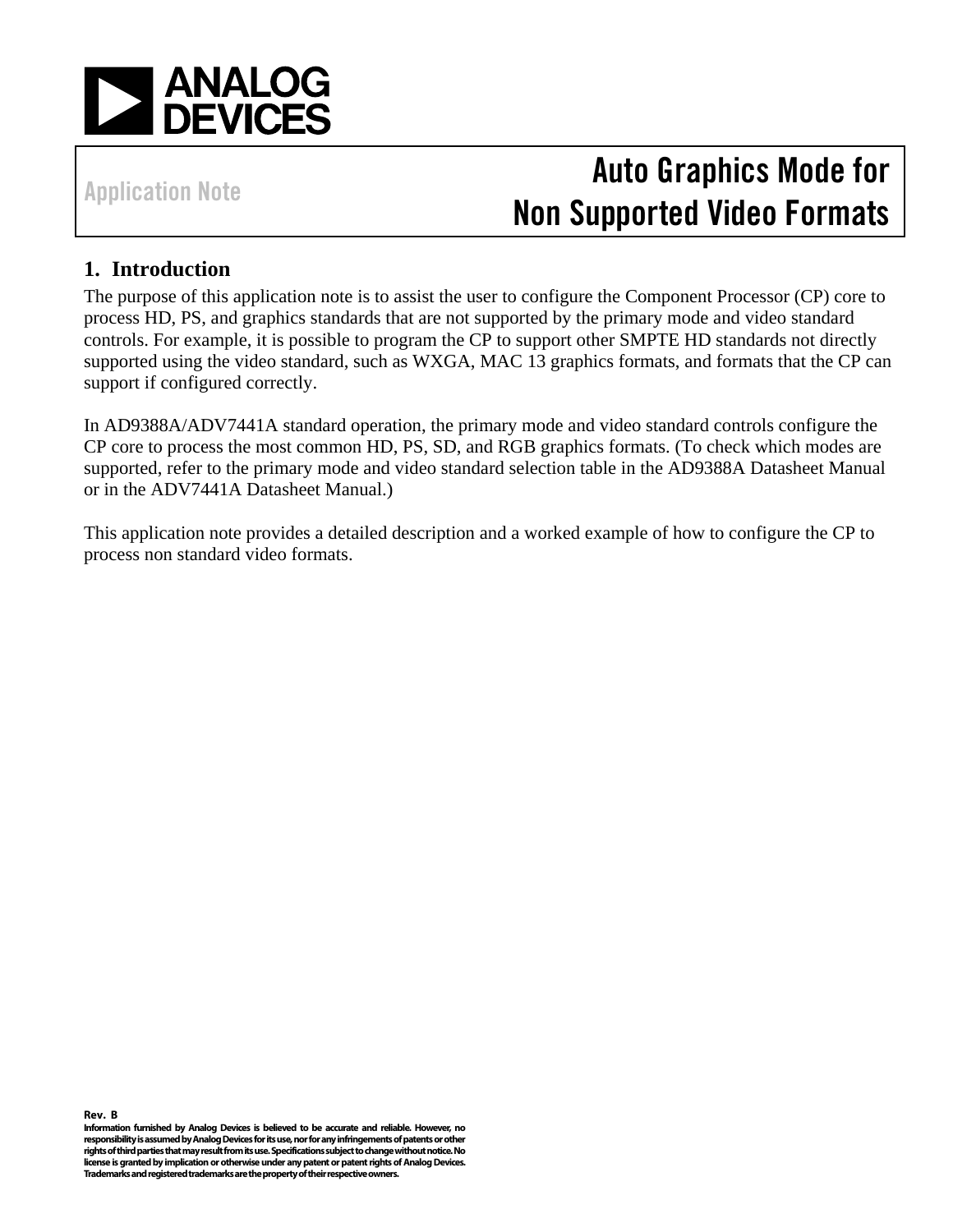### **2. Auto Graphics Mode Configuration**

The following steps are performed to correctly configure the CP to process non standard video formats:

- 1. Enter auto graphics mode.
- 2. Set the VCO range and charge pump current.
- 3. Generate the pixel clock.
- 4. Configure the expected free run line length.
- 5. Set the expected number of free run lines per field.
- 6. Configure the interlaced or progressive parameter.
- 7. Manually adjust the output vertical and horizontal alignment if required.

#### **2.1. Entering Auto Graphics Mode**

To process a signal not supported automatically by the primary mode and video standard controls:

- 1. Program the primary mode to graphics: PRIM MODE[5:0] = 0b0010
- 2. Program the video standard to auto graphics:  $VID\_STD[3:0] = 0b00111$

#### *2.2.* **Setting the VCO Range and Charge Pump Current**

The VCO range and PLL charge pump current settings can be either calculated automatically or programmed manually. Refer to the ADV7441A or AD9388A Datasheet Manual for details on programming these parameters.

#### **2.3. Generating the Pixel Clock**

The AD9388A/ADV7441A uses a PLL to synthesize a pixel clock (TLLC) from the incoming Hsyncs. For a non standard video format, the PLL can be configured manually to derive a pixel clock of any frequency. This is achieved by programming the PLL feedback divider block.

Firstly, PLL DIV MAN EN is set to 1 to enable manual programming of the PLL block. Then, for a non standard mode, PLL\_DIV\_RATIO[11:0] is set to give the required pixel clock.

Secondly, one of two methods is used to calculate this value of PLL\_DIV\_RATIO[11:0]. Method one or method two is chosen, depending on the information available about the non standard format.

[Equation 1](#page-1-0) describes the first method, where the pixel clock frequency is divided by the incoming Hsync frequency. This equation describes the multiplying process of the PLL to generate a pixel clock from the incoming Hsyncs.

$$
PLL\_DIV\_RATIO[11:0] = \left[ \frac{\int_{pixelclock}}{\int_{Hsync}} \right]
$$

<span id="page-1-0"></span>Equation 1. Calculating PLL\_DIV\_RATIO[11:0]

The second method uses the rule that the PLL\_DIV\_RATIO[11:0] is always equal to the number of luma sample pixel periods per total line.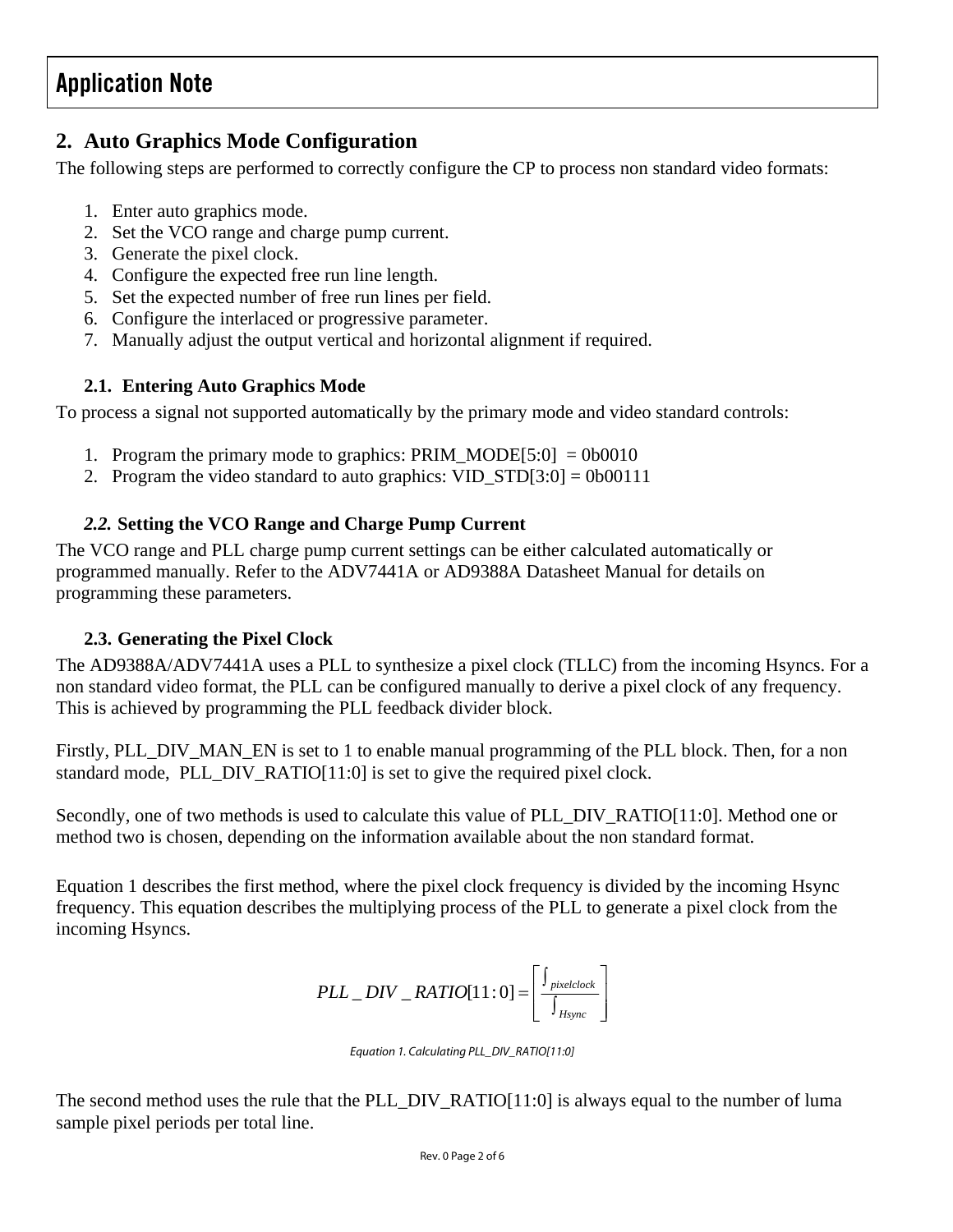Note that because the PLL divide ratio is located in multiple registers, it cannot be updated in one  $I^2C$ register write. To avoid an instantaneous incorrect value, the circuit is designed so that the full 12 bits must be written to in sequence, one register after the other, with no interruption between the two writes.

#### **2.4. Configuring the Free Run Mode Line Length**

The expected line length for non standard formats must be programmed to the CP core. FR\_LL[11:0] (free run line length) is the number of system clock cycles in the ideal line length of the video format.

[Equation 2](#page-2-0) shows that to calculate the FR\_LL [11:0] manual parameter, the line period is divided by the system clock period. The numerator in this equation can be calculated either directly from the Hsync period or by using the total number of luma pixel periods per line multiplied by the pixel clock period.

Note that because the free run line length is located in multiple registers, it cannot be updated in one  $I^2C$ register write. To avoid an instantaneous incorrect value, the circuit is designed so that the full 12 bits must be written to in sequence, one register after the other, with no interruption between the two writes.

$$
FR\_LL[11:0]\left[\frac{T_{line}}{T_{28.6363MHz}}\right]
$$

<span id="page-2-0"></span>Equation 2. Calculating FR\_LL[11:0]

#### **2.5. Setting the Free Run Mode Number of Lines per Field**

The expected number of lines per field for non standard formats must be programmed to the CP core. The control LCOUNT\_MAX[11:0] is used to set manually the number of lines per field and is programmed with the ideal number of lines per field for the required standard.

Note that because the number of lines per field is located in multiple registers, it cannot be updated in one I<sup>2</sup>C register write. To avoid an instantaneous incorrect value, the circuit is designed so that the full 12 bits must be written to in sequence, one register after the other, with no interruption between the two writes

#### **2.6. Configuring the Interlaced or Progressive Parameter**

The expected interlaced or progressive configuration must be programmed to the CP core for non standard formats. For progressive modes, the INTERLACED bit (User Map, Address 0x91, [6]*)* is set to 0b.

For interlaced modes, the INTERLACED bit is set to 1. ADI recommends setting the User Map, register 0xB7 to17 for correct operation in interlaced modes.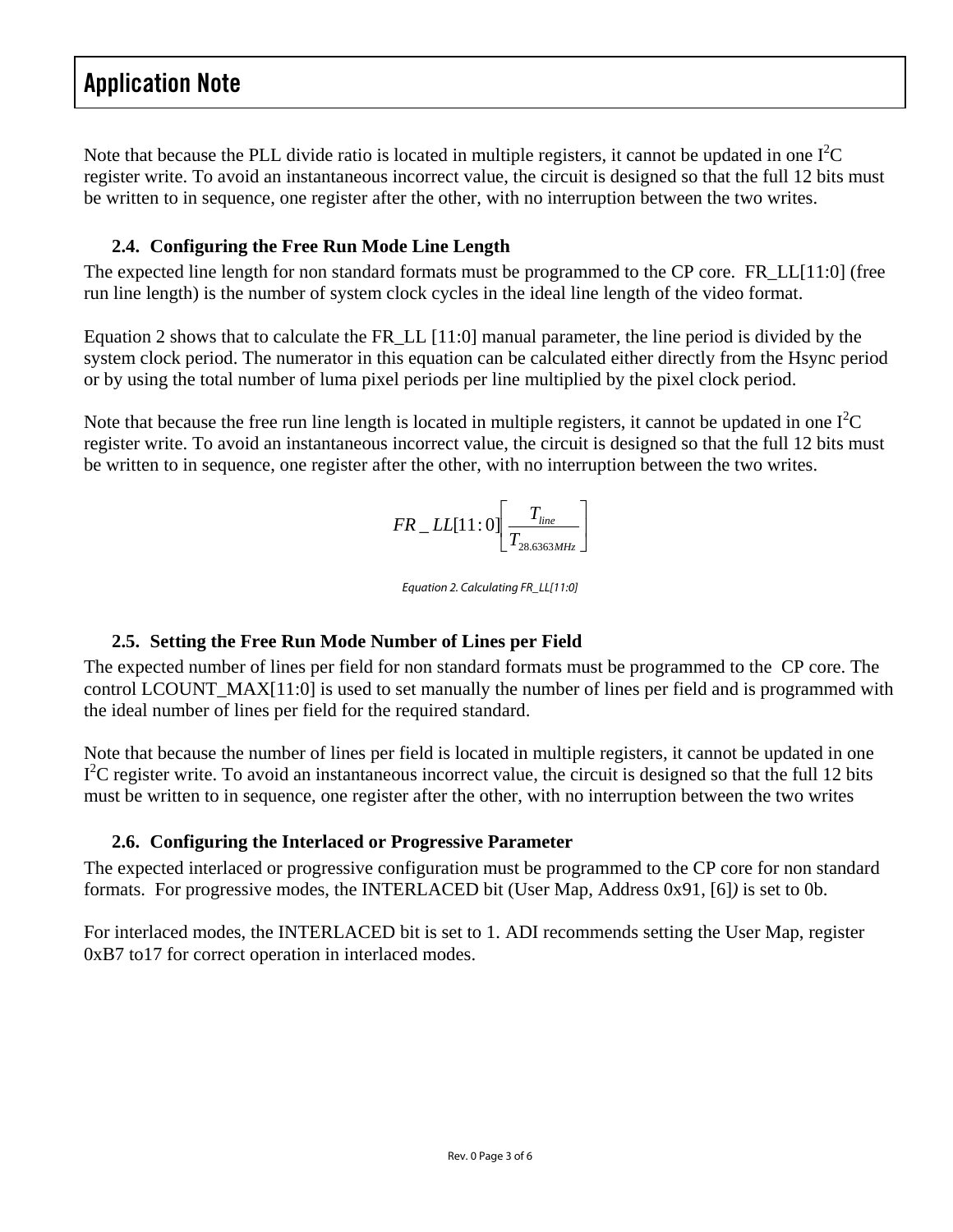#### **2.7. Adjusting the Vertical or Horizontal Alignment**

When programming the CP core for a non supported standard, it is possible that the horizontal and vertical alignment of the output video are not aligned as required. If AV codes are required, it is possible to adjust manually the output vertical and horizontal alignment as follows:

- Adjust the horizontal position and width by varying the values in DE\_H\_START[9:0] and DE\_H\_END[9:0]
- Adjust the vertical position and height by varying the values in DE\_V\_START[3:0] and DE\_V\_END[3:0]
- Adjust the VBI start and end position by varying the values in CP\_START\_VBI[11:0] and CP\_END\_VBI[11:0] (and CP\_START\_VBI\_EVEN[11:0] **and** CP\_END\_VBI\_EVEN[11:0] for interlaced standards)
- Adjust the EAV and SAV code position by varying the values in CP\_START\_EAV[11:0] and CP\_START\_SAV[11:0]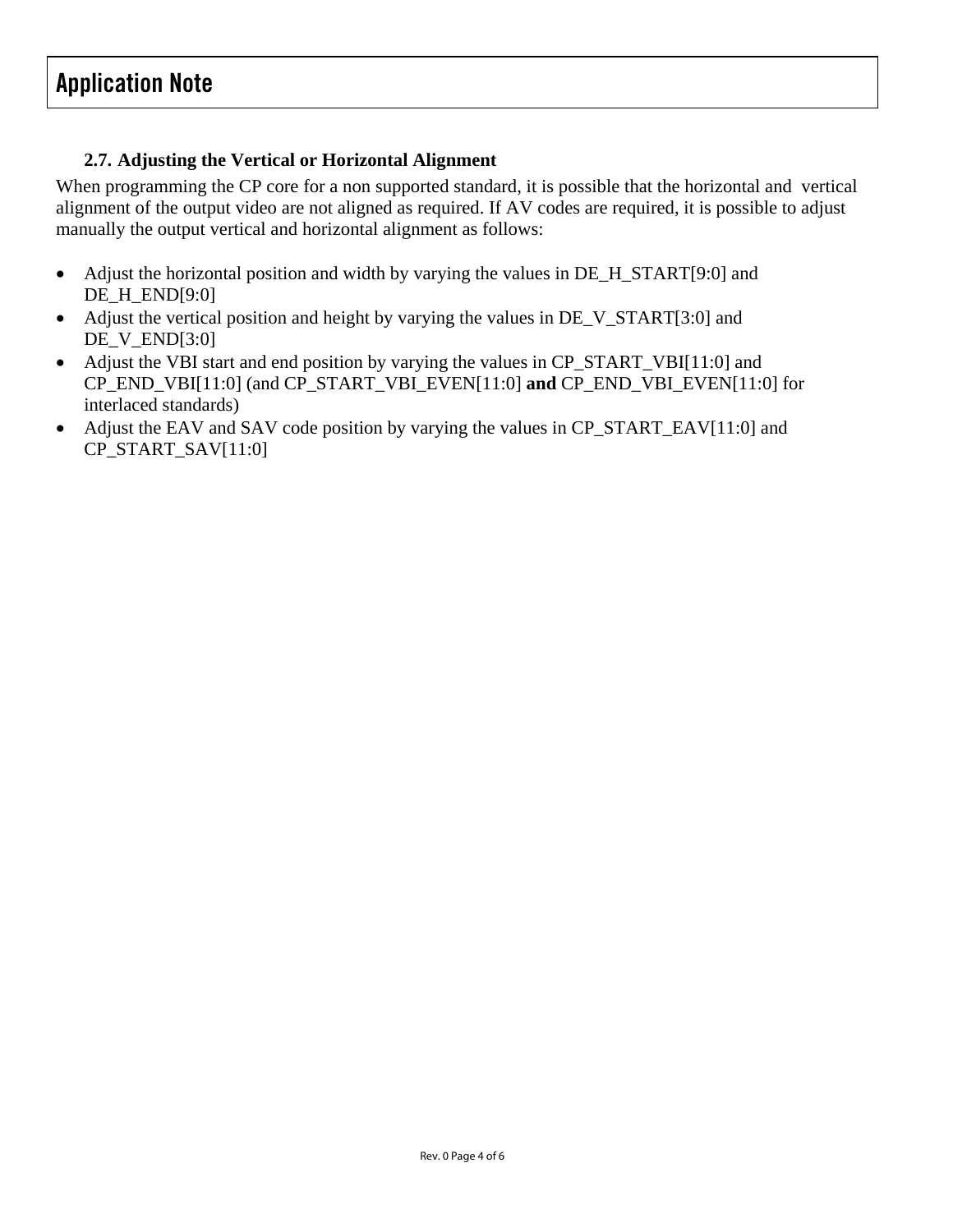### **3. Worked Example**

#### **3.1. Interlaced Graphics 1024 x 768 at 43 Hz**

| Timing Name                            | $=$ "1024 x 768 @ 43Hz";   |                         |            |                                                                                                           |
|----------------------------------------|----------------------------|-------------------------|------------|-----------------------------------------------------------------------------------------------------------|
| Hor Pixels<br>Ver Pixels               | $= 1024;$<br>$= 768$ ;     | // Pixels<br>// Lines   |            |                                                                                                           |
| Hor Frequency<br>Ver Frequency         | $= 35.522;$<br>$= 86.957;$ | // KHz<br>// Hz         | $=$<br>$=$ | $28.2$ usec<br>line<br>$11.5$ msec<br>field                                                               |
| Pixel Clock<br>Character Width         | $= 44.900;$<br>$= 8:$      | // MHz<br>// $Pixels =$ | $=$        | $22.3$ nsec<br>$± 0.5\%$<br>178.2 nsec                                                                    |
| Scan Type                              | $=$ INTERLACED;            |                         |            |                                                                                                           |
| Hor Sync Polarity<br>Ver Sync Polarity |                            |                         |            | $=$ <b>POSITIVE</b> ; // HBlank $=$ 19.0% of HTotal<br>$=$ <b>POSITIVE</b> ; // VBlank $=$ 5.9% of VTotal |

Equation 3. Excerpt from 1024 x 768 at 43 Hz Specification

This example requires that 1024 x 768 at 43 Hz is processed by the CP core.

Follow these steps:

- Calculate the required pixel clock: PLL divider ratio = Fpixelclk/Fhsync = 44.9 MHz/35.522 kHz = 1264 (4F0 Hex)
- Calculate the free run line length: Free run line length =  $F_{system\text{-clock}}/F_{hsync} = 28.636363 \text{ MHz}/35.522 \text{ kHz} = 806 (326 \text{ Hex})$
- Calculate the maximum number of lines per field: Frame period/line period = 11.5 ms  $*$  2/28.2 us = 816 (330 Hex)

Using the above calculations, the following script was developed to program the AD9388A/ADV7441A to support interlaced graphics 1024 x 768 at 43 Hz.